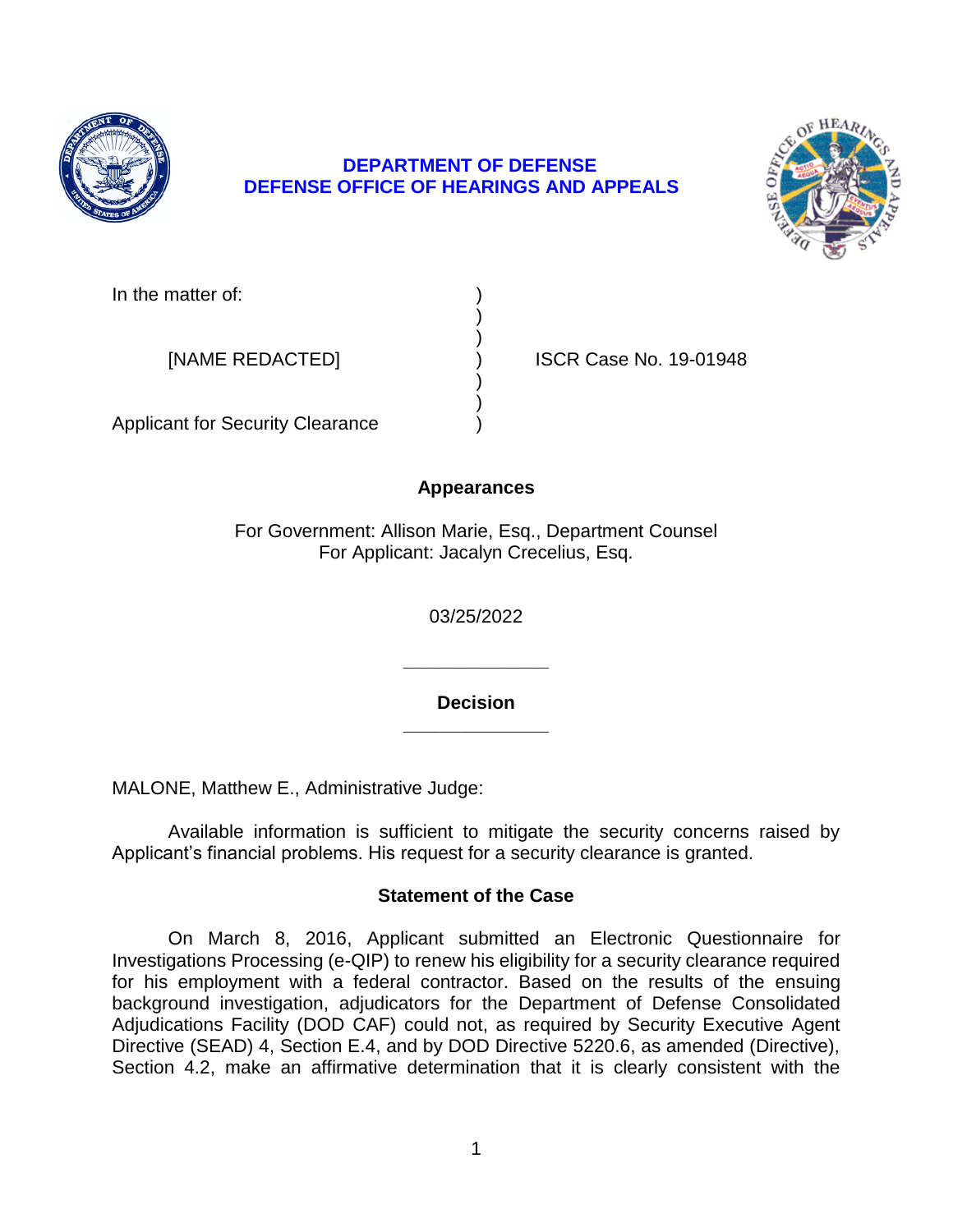interests of national security for Applicant to continue to have access to classified information.

 On July 26, 2019, the DOD CAF issued to Applicant a Statement of Reasons (SOR) alleging facts that raise security concerns under the adjudicative guideline for financial considerations (Guideline F). The guideline cited in the SOR was part of the adjudicative guidelines (AG) issued by the Director of National Intelligence on December 10, 2016, to be effective for all adjudications on or after June 8, 2017.

 Applicant timely responded to the SOR (Answer) and requested a hearing before an administrative judge from the Defense Office of Hearings and Appeals (DOHA). The case was assigned to me on January 16, 2020, and I scheduled a hearing to be convened on March 31, 2020. That hearing was subsequently cancelled because of travel and other restrictions imposed by the Secretary of Defense at the onset of the Covid-19 pandemic. On July 19, 2021, I rescheduled this matter for hearing on August 25, 2021; however, Applicant requested that I continue the hearing pending his retention of legal counsel. I granted his request.

 On December 16, 2021, I rescheduled this for hearing via video teleconference on January 12, 2022. The parties appeared as scheduled. Department Counsel proffered Government Exhibits (GX) 1 – 6. Department Counsel also provided a Government's Exhibit List and Discovery Letters to Applicant dated December 3, 2019 and February 6, 2020. The exhibit list and discovery letters are included in the record as Hearing Exhibits (HX) 1 and 2, respectively.

 Exhibits is included as HX 3, and they were admitted without objection. Additionally, I held the record open after the hearing to allow Applicant to submit additional relevant information. I received a transcript of the hearing (Tr.) on January 20, 2022. The record closed on February 4, 2020, when I received AX M – CC. The emails forwarding those exhibits is included as HX 4, and the exhibits were admitted without objection, as stated in an email included as HX 5. Applicant testified and produced Applicant Exhibits (AX) A – L. Applicant's List of

## **Findings of Fact**

 federal income tax debt for \$6,584. It was further alleged that Applicant filed a Chapter 13 bankruptcy petition in April 2017 that was dismissed in April 2018 for failure to make payments as required by the petition's wage earners plan (SOR 2.b). In response, Applicant admitted all of the SOR allegations and provided information about his 2017 Chapter 13 petition. (Answer) In addition to the facts established by Applicant's Under Guideline F, the Government alleged that Applicant owed \$46,578 for four delinquent or past-due debts (SOR 1.a, 1.c, 1.d, and 1.e), one of which (SOR 1.a) was a admissions, I make the following findings of fact.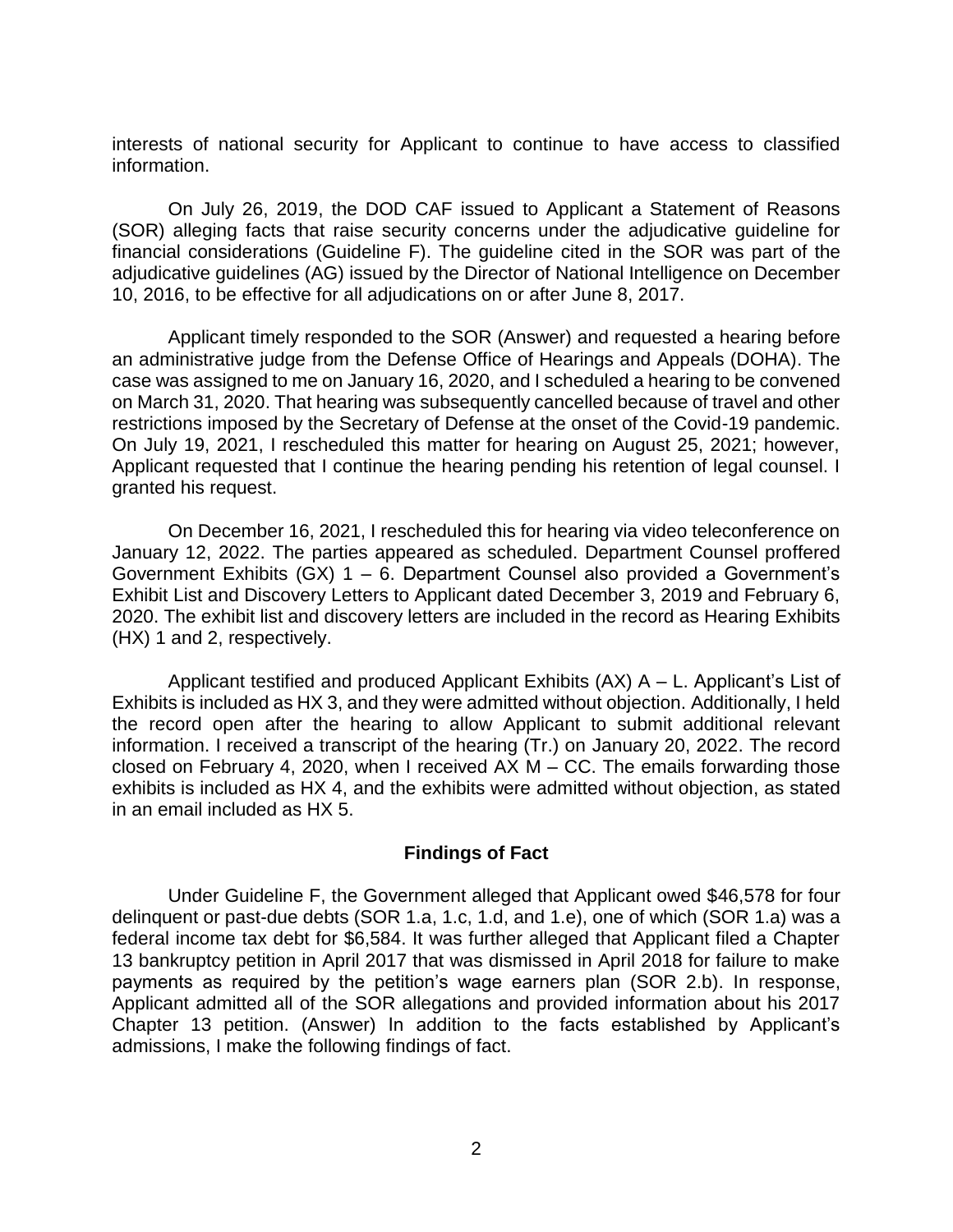Applicant is 45 years old and has worked as a civilian military instructor for two April 2013. Applicant served on active duty in the military between April 1996 and August 2006, and he has held a security clearance since 2004. (GX 1; Tr. 32 – 35) different defense contractors since March 2010. He was hired by his current employer in

 Applicant was married between 2005 and 2017, when he and his ex-wife divorced after separating in 2014. They have two children, ages 14 and 11 together. Terms of Applicant's divorce required him to pay child support of \$1,200 each month, alimony of \$800 each month, and to provide ongoing medical insurance for his ex-wife and his children. Applicant also was required to pay most of the couple's debts, including mortgage and car loans.  $(GX 1; GX 2; AX K; Tr. 37 - 38)$ 

The SOR allegations of debt and bankruptcy are supported by  $GX 1 - 5$ , by Applicant's discussion of those issues in a personal subject interview conducted on February 10, February 13, and March 6, 2017, and by Applicant's admissions to those allegations. The tax debt alleged at SOR 1.a arose when Applicant claimed his wife and children as dependents on his 2014 federal income tax return. Unbeknownst to him, his wife filed her own 2014 return and claimed their children as exemptions. This precluded Applicant from getting those deductions, resulting in an unexpected federal income tax bill for \$11,693, which he was unable to pay outright. He contacted the IRS in 2015 to establish a repayment plan; however, available information shows that he did not make any direct payments on his 2014 tax bill until September 2021. At that time, Applicant paid \$8,162.55 to the IRS to resolve that debt. The rest of the original obligation likely was satisfied through involuntary diversions of federal income tax refunds for tax years 2014 through 2020. (Answer; GX 1 – 5; AX A; Tr. 35 – 36, 73 – 74)

 In addition to his unexpected tax debt, most of Applicant's other financial difficulties stemmed from the expenses associated with his divorce. In addition to his support associated with living apart from the marital residence. He estimates he had initially about \$600 remaining each month after expenses. In August 2018, his older child suffered a head injury. His medical insurance covered most of the treatment costs, but Applicant still had to pay a \$4,200 deductible. Eventually, he fell behind in car loan payments for two vehicles. One was repossessed in 2016 and resold at auction. The remainder after resale of that vehicle was \$12,211 and is alleged at SOR 1.d. The other vehicle was repossessed and auctioned off in early 2017. The remainder after resale for that loan \$6,420 and is alleged at SOR 1.e. Neither debt has been resolved; however, as will be discussed below, obligations and the assumption of marital debts, Applicant had to pay rent and other bills Applicant has sufficient funds available to him to pay both debts. (GX  $1 - 4$ ; AX D; AX E; Tr.  $37 - 38$ ,  $56 - 59$ ,  $96 - 97$ )

 Applicant also owed \$21,363 for a delinquent debt for a credit card account as alleged at SOR 1.c. He testified that he incurred the debt by using the card excessively to make ends meet after he and his ex-wife separated. The account became delinquent in January 2016. In October 2021, he reached a settlement with that creditor and paid about \$15,000 to resolve the debt.  $(AX C; Tr. 38, 56 – 59)$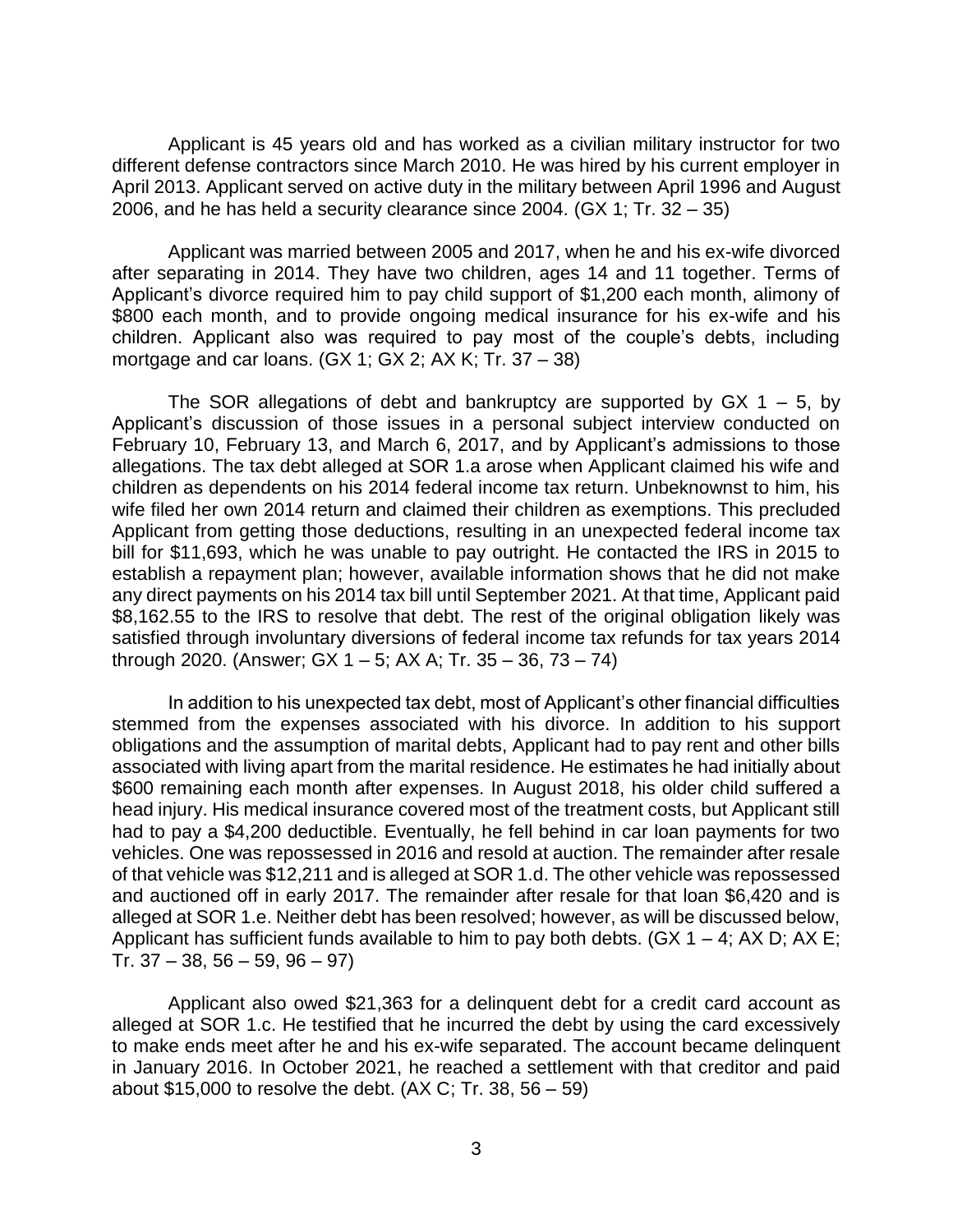As alleged at SOR 1.b, Applicant filed a Chapter 13 bankruptcy petition in April 2017. By the terms of a wage earners repayment plan, he was required to pay \$724 each month for 60 months to resolve the debts listed in the petition. In January 2018, he was ordered to pay \$1,449 to resolve an arrearage of missed payments, and to resume his \$724 monthly payments; however, by June 2018 had again failed to comply with the terms of the repayment plan and the petition was dismissed. Applicant testified that he did not make the payments, in part, because of his own poor financial management practices. As he testified, he "lost control of [his] finances and it kind of went south." (GX 5; Tr. 36 – 38)

 Around the time the SOR was issued in October 2019, Applicant filed another Chapter 13 petition. According to the repayment plan for that petition, he was required to pay \$985 each month for 60 months starting in November 2019. Applicant made payments for several months; however, at some point the monthly requirement was increased to \$1,707 after it was determined that not all of his liabilities had been included in the petition. Applicant was unable to afford that amount each month and soon fell behind. In May 2021, he was ordered to resume his \$1,707 payments and to pay an additional \$1,138 for six months to bring his account current. He could not make those payments and the petition was dismissed in August 2021. Over the course of 13 months while the petition was viable, Applicant made payments totaling \$22,385. (Answer; GX 6;  $AX B$ ; Tr. 68 – 73)

 After his first Chapter 13 petition was dismissed, Applicant tried without success to contact the creditors listed in the SOR to resolve his debts. Before his bankruptcy petition, he had engaged a financial counseling company to assist in resolving his debts; however, the company he used turned out to be ineffective and unreliable. Since then, the only financial counseling he has received was through the financial counseling courses that are a prerequisite for filing bankruptcy. He also has engaged in various online self-help courses. It was not until after the failure of his second Chapter 13 petition that he took further action to resolve his debts. (GX 2; Tr. 59 – 63, 90)

 that his father had left him an inheritance of about \$70,000. That money is being managed by Applicant's mother, who provided him with the funds (a total of about \$23,000) to pay the IRS and credit card debts at SOR 1.a and 1.c, respectively. Applicant testified he used another \$15,000 of the inheritance to pay off the loan for the vehicle he currently drives. to have prepaid his renter's and car insurance policies, and other routine monthly expenses in advance. As to the car repossession debts at SOR 1.d and 1.e, Applicant resumed his efforts to contact those creditors but has not yet been able to progress in resolving those debts. He has made arrangements to repay other debts not alleged in the Applicant's father died in December 2019. Sometime in 2021, Applicant learned He also has been drawing from those funds to improve his financial stability and claimed SOR. (AX Z; AX AA; Tr. 42 – 44, 59, 79 – 81, 90 – 91, 98 – 99)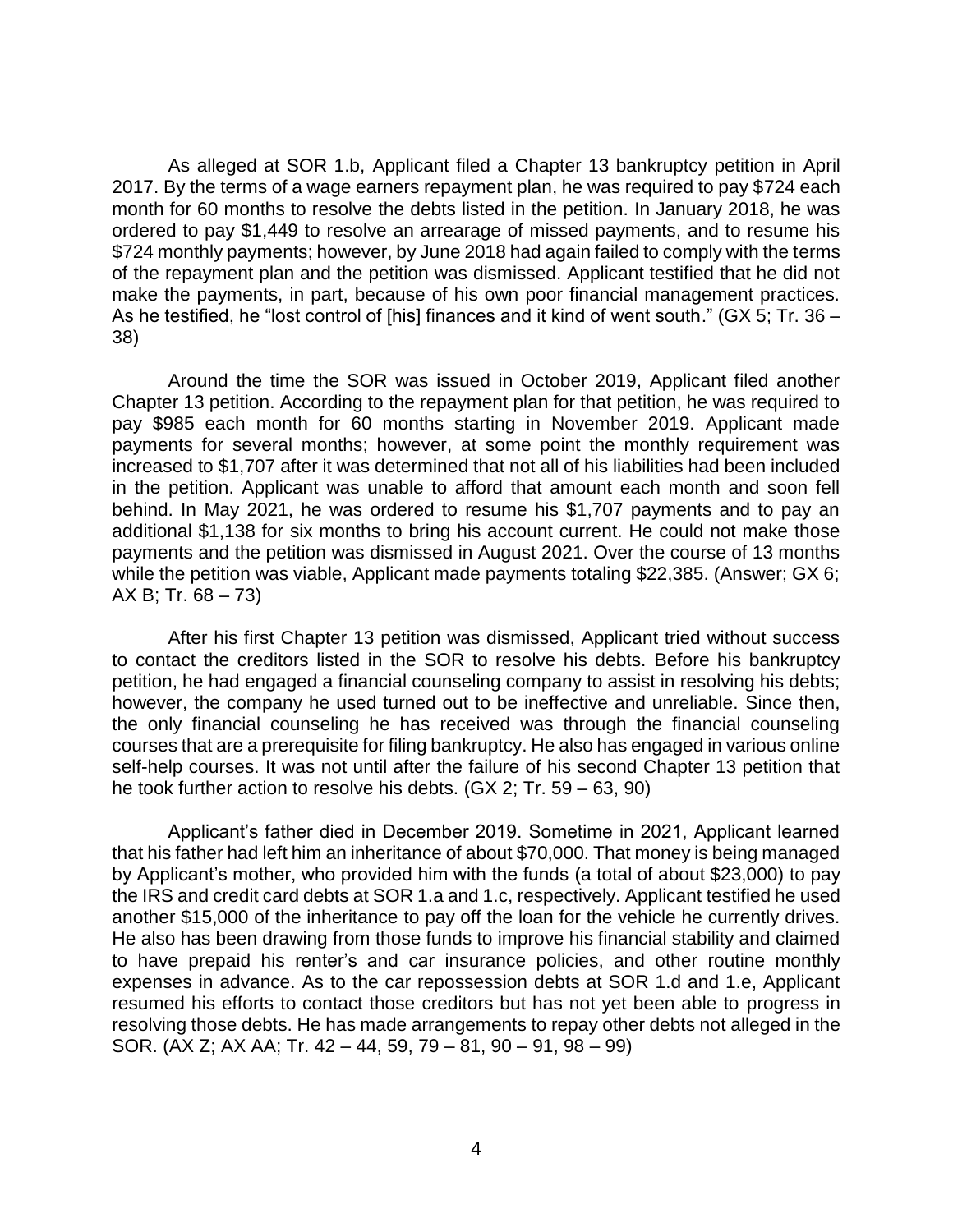Applicant's finances have improved recently. While he still pays \$1,200 each month in child support, he no longer is required to pay \$800 in spousal support. Additionally, in March 2021, he began receiving a monthly disability benefit of \$725 from the Department of Veterans Affairs (VA). After regular monthly expenses, he estimates he has about \$1,500 remaining for debt repayments or savings. Applicant has not incurred any new delinquencies since the SOR debts became delinquent, and there is no indication he has ever missed payments on his spousal and child support obligations. (Tr.  $74 - 78, 81 - 83$ 

 Applicant files his annual income tax returns as required. For reasons already stated, the only time he has not paid his taxes on time was in 2015 for the 2014 tax year. In his 2019 Chapter 13 petition, there is an entry showing debts for both the 2014 and 2018 tax years. As to the 2018 tax year, available information shows that he actually owed \$809 for that year. Applicant testified that he is unaware of any such debt and there is no other information in the record that would suggest he did not pay his income taxes for 2018. (GX 6; AX B; AX M – U; Tr. 48 – 56, 64 – 68, 73 – 74)

 Applicant received several awards and commendation while he was on active duty, He also was named Non-commissioned Officer of the Year (NCOY) for two different commands. In civilian life, he has been a solid performer for his current employer. He also has a good reputation among current and former associates for reliability, commitment to including multiple Good Conduct, Army Commendation, and Army Achievement Medals. his assigned duties, and for good character.  $(AX G - J; Tr. 29 - 35)$ 

#### **Policies**

 Each security clearance decision must be a fair, impartial, and commonsense determination based on examination of all available relevant and material information, and consideration of the pertinent criteria and adjudication policy in the adjudicative guidelines (AG). (*See* Directive, 6.3) Decisions must also reflect consideration of the factors listed in ¶ 2(d) of the guidelines. Commonly referred to as the "whole-person" concept, those factors are:

 (1) The nature, extent, and seriousness of the conduct; (2) the circumstances surrounding the conduct, to include knowledgeable participation; (3) the frequency and recency of the conduct; (4) the individual's age and maturity at the time of the conduct; (5) the extent to which participation is voluntary; (6) the presence or absence of rehabilitation and other permanent behavioral changes; (7) the motivation for the conduct; (8) the potential for pressure, coercion, exploitation, or duress; and (9) the likelihood of continuation or recurrence.

 The presence or absence of a disqualifying or mitigating condition is not determinative of a conclusion for or against an applicant. However, specific applicable guidelines should be followed whenever a case can be measured against them as they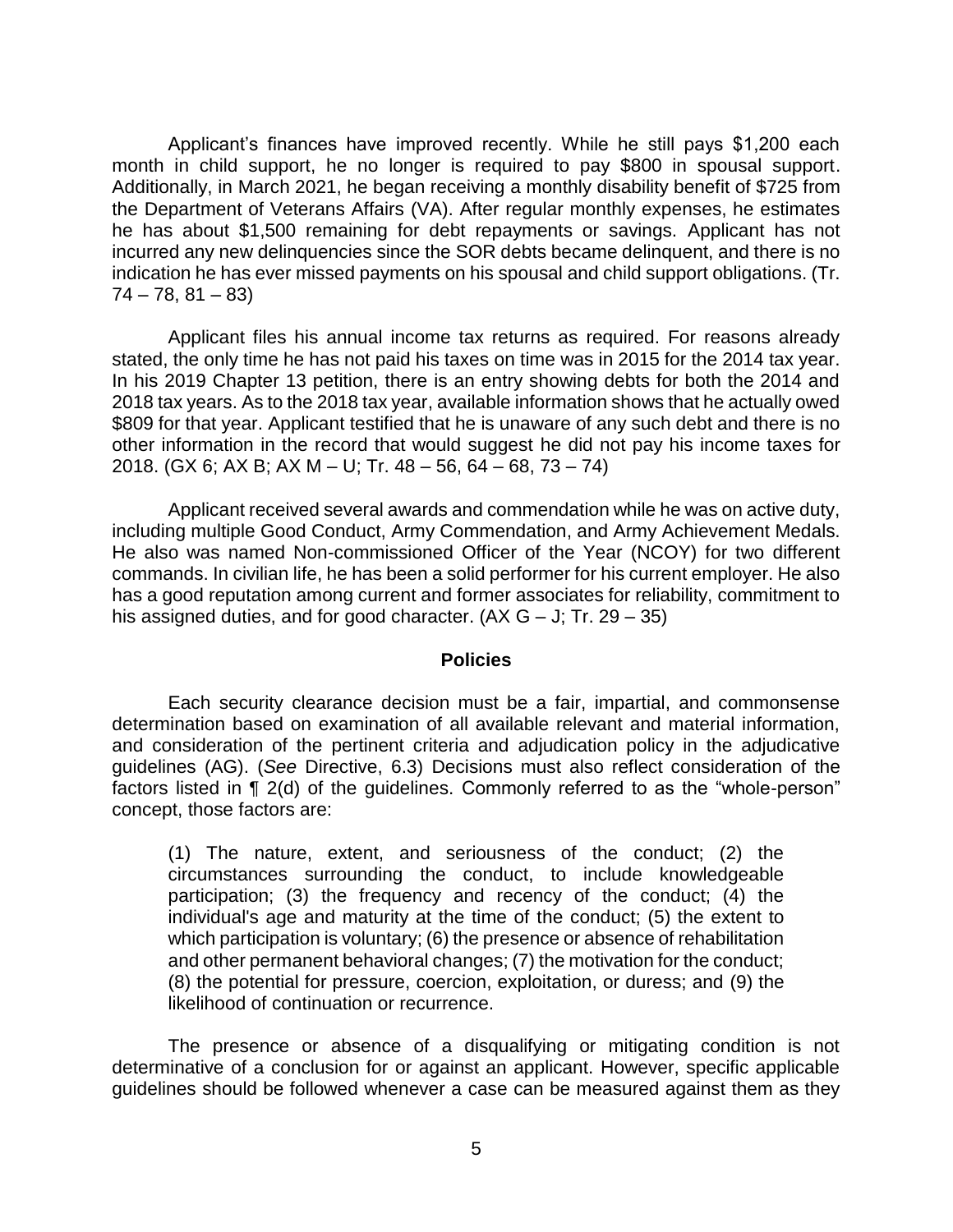represent policy guidance governing the grant or denial of access to classified information. A security clearance decision is intended only to resolve whether it is clearly consistent with the national interest for an applicant to either receive or continue to have access to classified information. (*See* Department of the Navy v. Egan, 484 U.S. 518)

The Government bears the initial burden of producing admissible information on which it based the preliminary decision to deny or revoke a security clearance for an applicant. Additionally, the Government must be able to prove controverted facts alleged in the SOR. If the Government meets its burden, it then falls to the applicant to refute, extenuate or mitigate the Government's case. Because no one has a "right" to a security clearance, an applicant bears a heavy burden of persuasion. (*See* Egan, 484 U.S. at 528, 531) A person who has access to classified information enters into a fiduciary relationship with the Government based on trust and confidence. Thus, the Government has a compelling interest in ensuring each applicant possesses the requisite judgment, reliability and trustworthiness of one who will protect the national interests as his or her own. The "clearly consistent with the national interest" standard compels resolution of any reasonable doubt about an applicant's suitability for access in favor of the Government. (*See* Egan; AG ¶ 2(b))

### **Analysis**

### **Financial Considerations**

 The Government presented sufficient information to support the SOR allegations that Applicant filed for bankruptcy protection in 2017 and that he incurred a significant amount of unpaid debt that, as of the date of the SOR, had remained unresolved for several years. This information reasonably raises a security concern about Applicant's finances that is articulated at AG ¶ 18:

Failure to live within one's means, satisfy debts, and meet financial obligations may indicate poor self-control, lack of judgment, or unwillingness to abide by rules and regulations, all of which can raise questions about an individual's reliability, trustworthiness, and ability to protect classified or sensitive information. Financial distress can also be caused or exacerbated by, and thus can be a possible indicator of, other issues of personnel security concern such as excessive gambling, mental health conditions, substance misuse, or alcohol abuse or dependence. An individual who is financially overextended is at greater risk of having to engage in illegal or otherwise questionable acts to generate funds. Affluence that cannot be explained by known sources of income is also a security concern insofar as it may result from criminal activity, including espionage.

More specifically, available information requires application of the following AG  $\P$ 19 disqualifying conditions: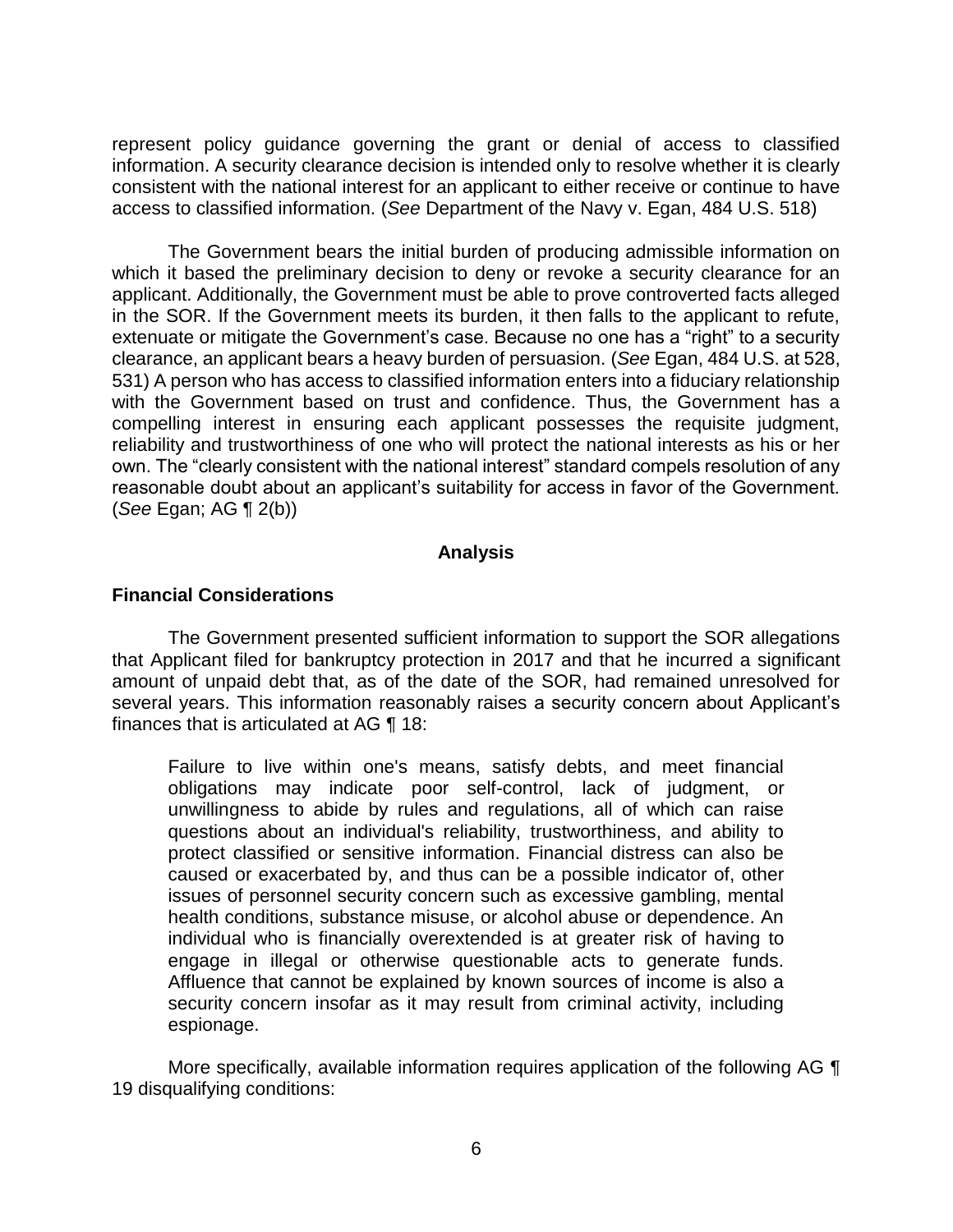(a) inability to satisfy debts;

(c) a history of not meeting financial obligations; and

(f) failure to file or fraudulently filing annual Federal, state, or local income tax returns or failure to pay annual Federal, state, or local income tax as required.

I have considered the following pertinent AG ¶ 20 mitigating conditions:

(a) the behavior happened so long ago, was so infrequent, or occurred under such circumstances that it is unlikely to recur and does not cast doubt on the individual's current reliability, trustworthiness, or good judgment;

(b) the conditions that resulted in the financial problem were largely beyond the person's control (e.g., loss of employment, a business downturn, unexpected medical emergency, a death, divorce or separation, clear victimization by predatory lending practices, or identity theft), and the individual acted responsibly under the circumstances;

(c) the individual has received or is receiving financial counseling for the problem from a legitimate and credible source, such as a non-profit credit counseling service, and there are clear indications that the problem is being resolved or is under control;

(d) the individual initiated and is adhering to a good-faith effort to repay overdue creditors or otherwise resolve debts; and

(g) the individual has made arrangements with the appropriate tax authority to file or pay the amount owed and is in compliance with those arrangements.

AG ¶ 20(a) does not apply because Appellant still has unresolved debts that arose over several years. Accordingly, his financial problems must be viewed as frequent, recent, and ongoing.

AG ¶ 20(b) applies because Applicant's financial problems resulted from his divorce. He incurred extra expenses of supporting two residences when he and his ex- wife separated. Although his spousal support obligation has ended, for several years he was required to pay \$2,000 each month to support his ex-wife and children. The tax debt at SOR 1.a arose after his ex-wife unexpectedly claimed dependent exemptions on her 2014 federal income tax return. When Applicant filed for Chapter 13 bankruptcy protection in 2017, it was a reasonable, albeit unsuccessful, course of action under the circumstances. His second Chapter 13 petition also was a responsible way to resolve his